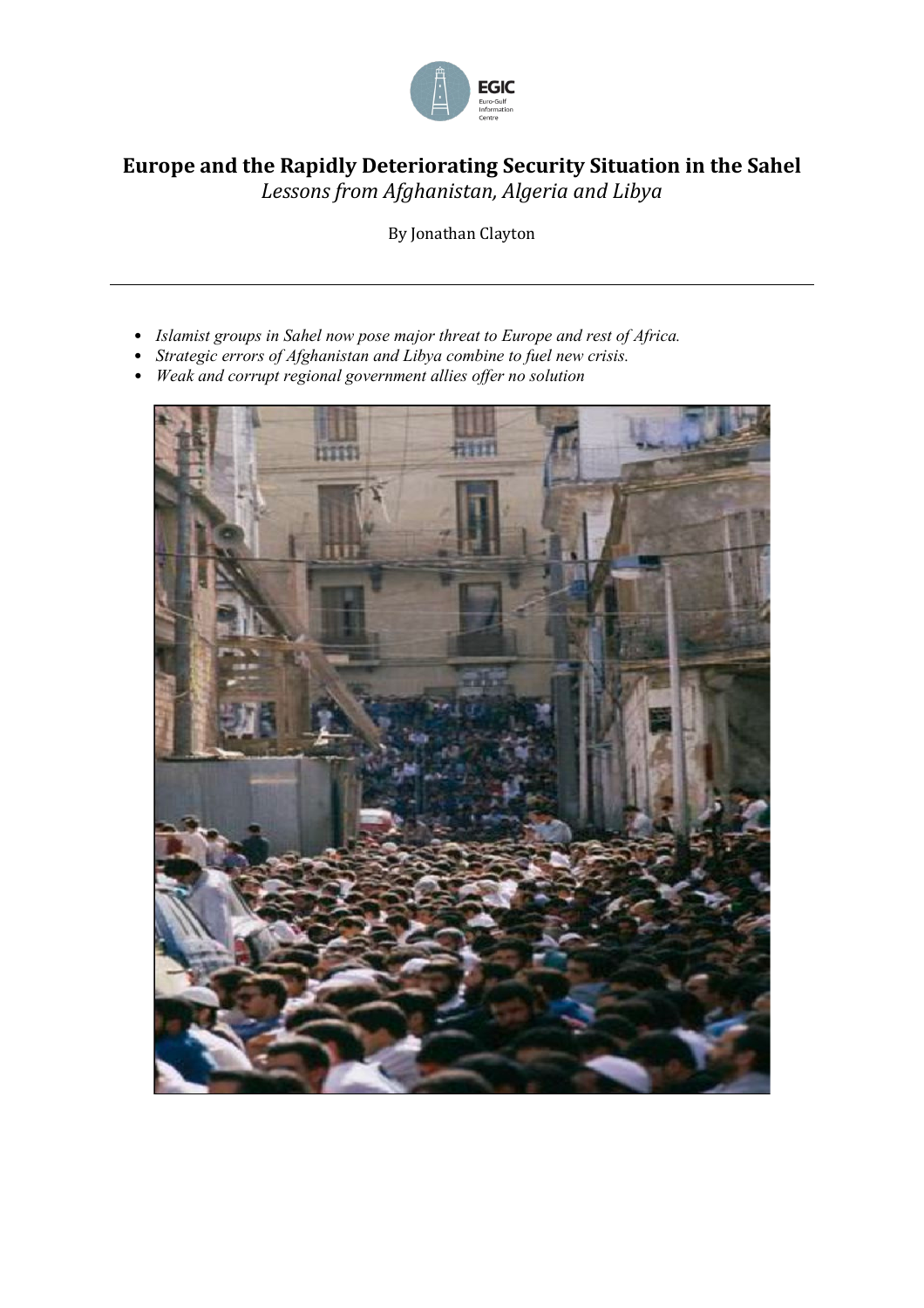### **From Afghanistan to the Sahel**

In the 1980s, each Friday the narrow streets around Al-Sunnah Mosque in the down at heel Bab El Oued district of Algiers were thronged with young men.

In their hundreds they flocked to hear firebrand imam Ali Belhadj denounce the government of the National Liberation Front (FLN), which has led Algeria since independence from France in 1962. He lambasted leftists, liberal reforms, politicians, France and the West, 'the impious' in general. Only Islam escaped denunciation.

Loudspeakers carried his words to hundreds of tightly packed believers praying in unison in the rabbit warren of narrow streets outside. There, among the angry and unemployed, his tirades fell on fertile ground.

He roundly rejected calls for Western-style democratic reforms, distancing the Islamists from other opponents of the regime, who had been urging then President Chadli Bendjedid to loosen the iron grip of the government on all aspects of life and hold 'free and fair' elections.

Ali Belhadj, born in Tunis to parents of Mauritanian origin, was having none of it.

'Democracy is a stranger in the House of God. Guard yourself against those who say that the notion of democracy exists in Islam. There is no democracy in Islam. There exists only the shura (consultation) with its rules and constraints. ... We are not a nation that thinks in terms of majority-minority. The majority does not express the truth.'

'Allahu Akbar' (God is greater) chants echoed through the neighbourhood. Who needs political parties when Islam has all the answers, preached Ali Belhadj, who took inspiration from Hassan Al-Banna and Sayyid Qutb, the founders of Egypt's Muslim Brotherhood.

'Multi-partyism is not tolerated unless it agrees with the single framework of Islam ... If people vote against the Law of God ... this is nothing other than blasphemy. The ulama [religious scholars] will order the death of the offenders who have substituted their authority for that of God.'

In 1966, Qutb was convicted of plotting against Egyptian President Gamal Abdel Nasser and executed by [hanging.](https://en.wikipedia.org/wiki/Hanging) Hassan Al-Banna was killed by the Egyptian secret police in 1949. Their deaths gave rise to Salafi jihadism, the religio-political doctrine that underpins the ideological roots of global jihadist groups like Al-Qaeda and the Islamic State of Iraq and Syria/Levant (ISIS/L).

As a young journalist with Reuters news agency, I along with other reporters would often go to Al-Sunnah and mingle with the faithful, hoping to gain some insight into the growing under-swell of protest movements sweeping across the region.

Little did we appreciate that we were among those who a few years later would have happily slit our throats. We journalists were not completely correct in assessments of what was going on underneath the surface of such societies, but we were much more in tune with developments than most. Diplomats, regional experts, independent analysts rarely visited such places and totally misrepresented the situation.

The Islamists were dismissed as a minority, religious zealots on the fringes of mainstream society. Events on the ground told another story.

Lawyers, teachers, nurses were all in the movement. They were all virulently opposed to corrupt and incompetent cabals that ran the government and hated security services. Above all, they shared a vision of a better future — grounded in a belief in good governance, moral rectitude, respect for traditions.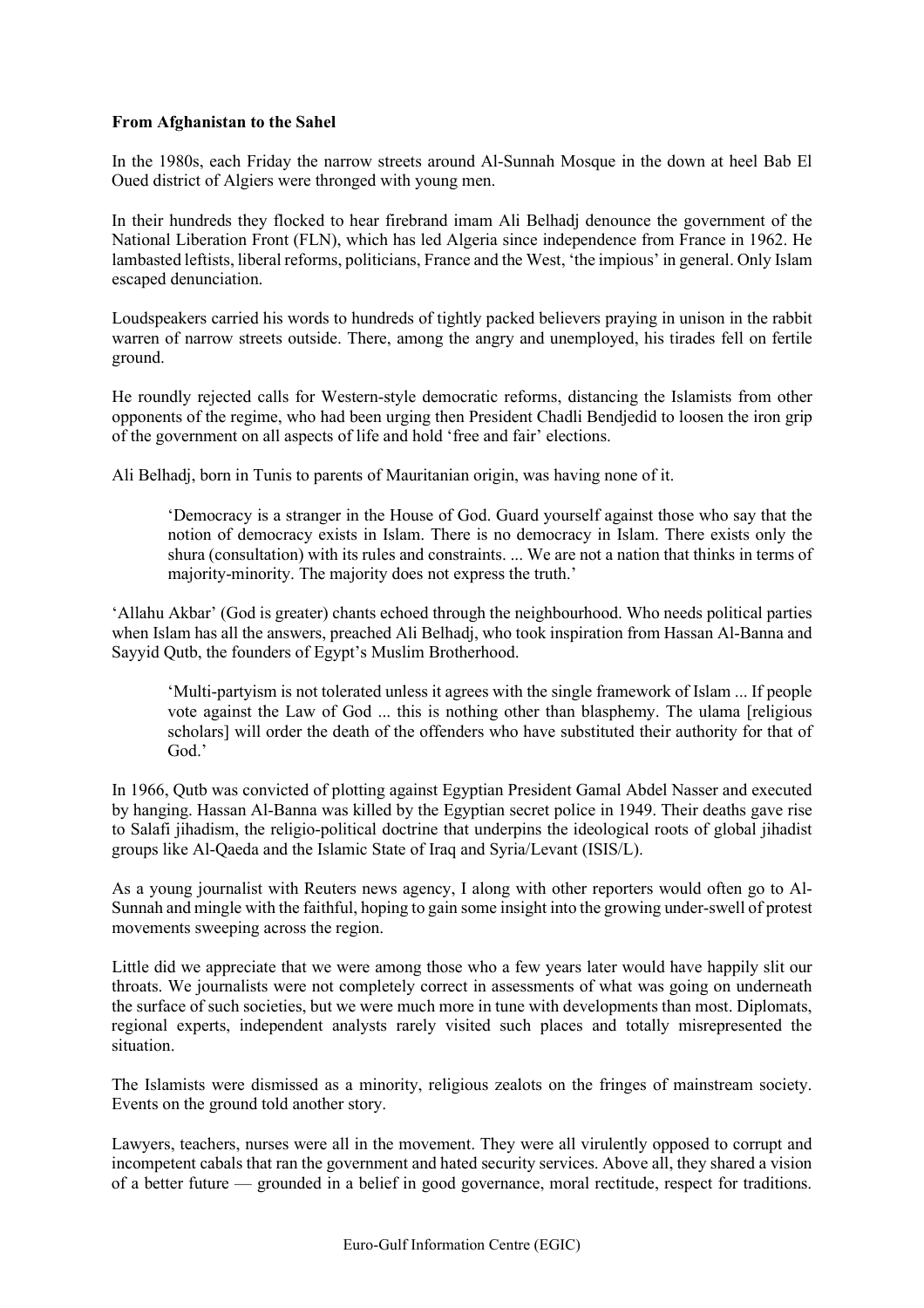The deeply unpopular Marxist-influenced government was an ally of the Soviet Union, Afghanistan's oppressors. The United States Central Intelligence Agency (CIA) unleashed the Islamist genie from the bottle to defeat the Soviet Union.

Much later, it was therefore no surprise when the Islamic Salvation Front (FIS), created by Ali Belhadj and fellow firebrand imam Abbassi Madani to fight promised elections — despite the distaste for democracy — went on to win Algeria's first and to date only free and fair elections in 1991, having already swept the board in local polls two years earlier.

The Algerian government panicked. The decision to annul those elections, institute military rule and ban the FIS triggered a decade of violent civil war. Those misguided decisions are directly linked to the current insurgency in the Sahel, the greatest security threat facing Western Europe today and are in danger of being repeated again.

# **Return of "The Afghans"**

Those signing up for the Afghan resistance were not all fighters. Some would work as volunteers primarily teachers and social workers — in the sprawling Afghan refugee camps near Peshawar, the elegant border town in northwest Pakistan at the opposite end of the desolate Khyber Pass leading to Afghanistan. Their salaries were often paid by Islamic relief organisations flush with cash from US ally, Saudi Arabia.

There, the idealists mingled with other activists of political Islam from Egypt, Syria, Saudi Arabia, Libya, Yemen, Kurdistan and Bosnia. For the first time, the countries of North Africa were linked to the Muslim countries of Southeast Asia in what has been described as a great "Open University" of radical Islam.

'Afghanistan was like a university which introduced a new ideology and school of thought. The ideology of Jihad resistance. It was a gathering point for all the armed resistance. The Islamic movement was going through a renaissance, and all the Islamic schools met each other for the first time and made it like a university, an open room for discussion. For nearly ten years,' said a former fighter who was there.

One notion which was very quickly rejected was that of "democratic Islam." The Arab fighters found they could triumph with force. They beat the Soviets, who finally withdrew from Afghanistan in February 1989. Pure unadulterated Islam had triumphed—the lesson was clear.

Others, who did not fight, gained experience with computers and communications equipment, and even absorbed lessons from translated Western manuals on how to combat terrorism, building up a reservoir of skills, which would later hugely benefit Islamist terrorist groups.

The repressiveness and total incompetence of most of the governments of the Muslim world provided sufficient political motivation for Arab Islamist movements, but the evolution of the Afghan war into a jihad for Muslims across the Islamic world moulded them into a global network. And, for the first time ever, the major non-Islamic powers were not — at least initially — in opposition.

Without Soviet support, Kabul fell to the Mujahideen in 1992. The United States decided it was time to reduce, if not eliminate, the Arab presence. Under pressure, Pakistani and Afghan security services began to make mass arrests, aided by the intelligence services of Arab countries keen not to see these dangerous nationals return.

Many fighters drifted away — especially when the Afghans turned on each other. Once again, it was in Algeria where the return of the Arab Afghans was most pronounced. Seasoned veterans, such as Tayeb Al-Afghani, Jaafar Al-Afghani, Abdelhak Layada, Abu Abdallah Ahmed moved quickly into top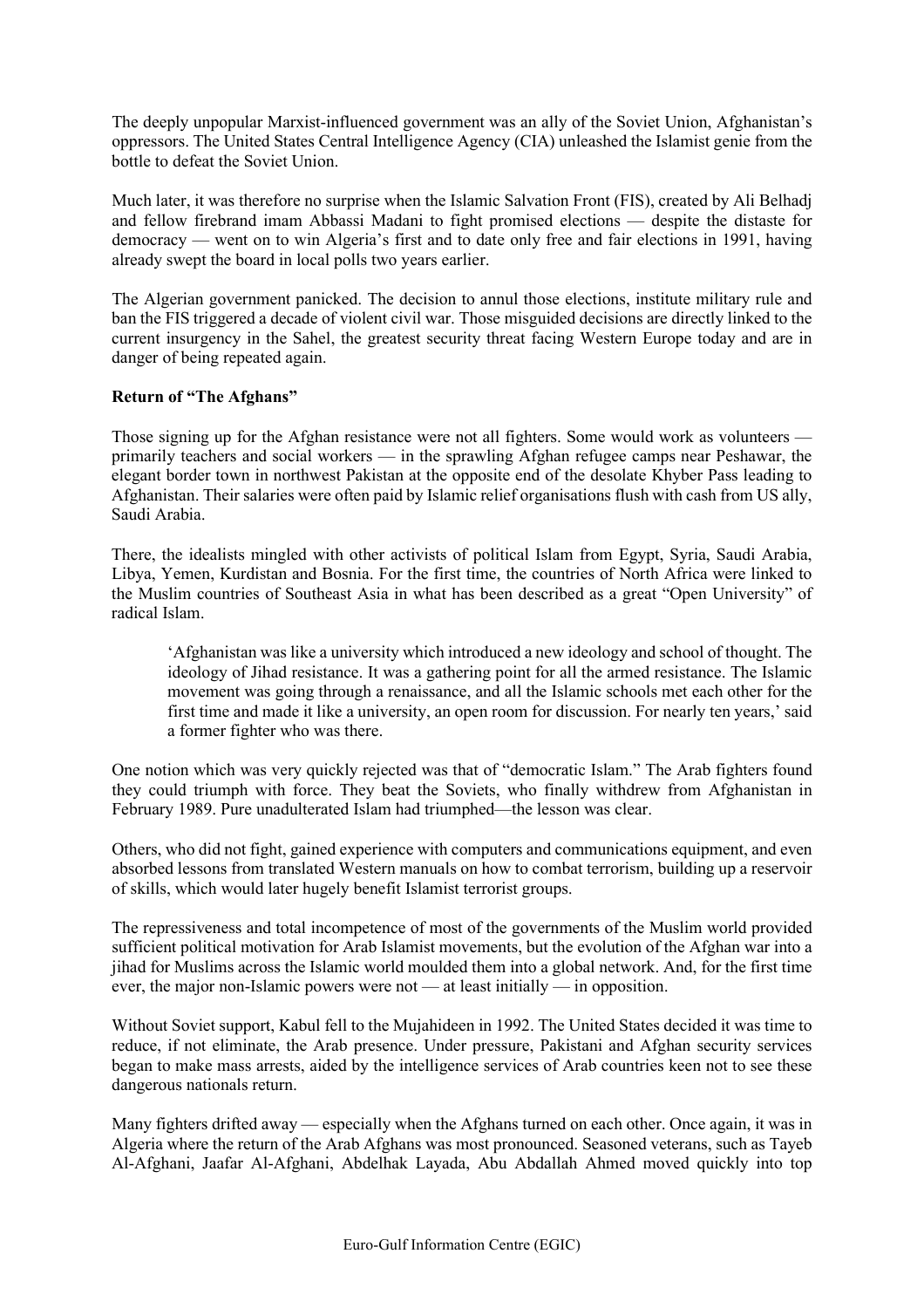political and military positions in the FIS and dominated the Armed Islamic Group (GIA), its hardline military offshoot set up after the 1991 election results were annulled.

GIA was led by a succession of emirs (commanders), who were killed or arrested one after another. Unlike the other main armed groups, the Armed Islamic Group (MIA) and later the Islamic Salvation Army (AIS), the GIA sought not to pressure the government into concessions but to destabilise and overthrow it and to 'purge the land of the ungodly' — the lesson of Afghanistan had been well learned.

Its slogan inscribed on all communiques was: 'no agreement, no truce, no dialogue.'

The group employed kidnapping, assassination, and bombings, including car bombs and targeted not only security forces but also civilians. Between 1992 and 1998, the GIA militants, dubbed 'Les Afghans' (The Afghans) by terrified citizens, conducted a violent campaign of civilian massacres, sometimes ruthlessly wiping out entire villages deemed unsympathetic.

It also killed other Islamists who had left the GIA or attempted to negotiate with the government. It targeted foreign civilians living in Algeria, slitting the throats of monks and nuns and other expatriate workers. The group established a presence outside Algeria, in France, Belgium, Britain, Italy and the United States, and launched terror attacks in France in 1994 and 1995 — laying the network for later ISIS sympathisers.

However, by 1996, militants were deserting "in droves", alienated by its execution of civilians and other Islamist leaders. In 1999, a government amnesty law motivated large numbers of jihadis to "repent". The remnants of the GIA proper were hunted down over the next two years, leaving a splinter group, the Salafist Group for Preaching and Combat (GSPC), which announced its support for Al-Qaeda in October 2003.

During this time, Belhadj, Madani and hundreds, if not thousands, of fellow leaders and followers were in prison. They were finally released in March 2006 under the Charter for Peace and National Reconciliation — effectively an all-inclusive deal ending Algeria's civil war with compromises between more mainstream Islamist groups, the authorities and other civil society groups.

By now the disillusioned and hardline remnants of GSPC had morphed into Al-Qaeda in the Islamic Maghreb (AQIM) and would find more fertile territory to the North, where governments were locked in struggles with secessionist Tuareg groups, bandits and homegrown Islamist rebels.

Belhadj's own 23-year-old son, Abdelkahar Belhadj, was a high-ranking senior leader in AQIM. He was shot dead along with three would-be suicide bombers and two of his associates by Algerian security forces in July 2011 while planning a suicide bombing at a military checkpoint in Algiers.

### **The Impact of Libya**

The Sahel, home to some of the world's poorest countries and weakest governments, has long been a region of instability. Mauritania, Mali, Niger, Chad and Burkina Faso faced ethnically based insurgencies, largely resulting from exclusionist and corrupt governance. They were ripe for radical Islamist influence.

Now, however, just as in Afghanistan two decades earlier, the actions of the West were to give young Islamist radicals a huge helping hand.

In February 2011, as the Arab uprisings swept across the Middle East and North Africa, young Libyans inspired by the crumbling of regimes in Egypt and Tunisia used social media to organise a "Day of Rage" against Muammar Gaddafi's brutal rule.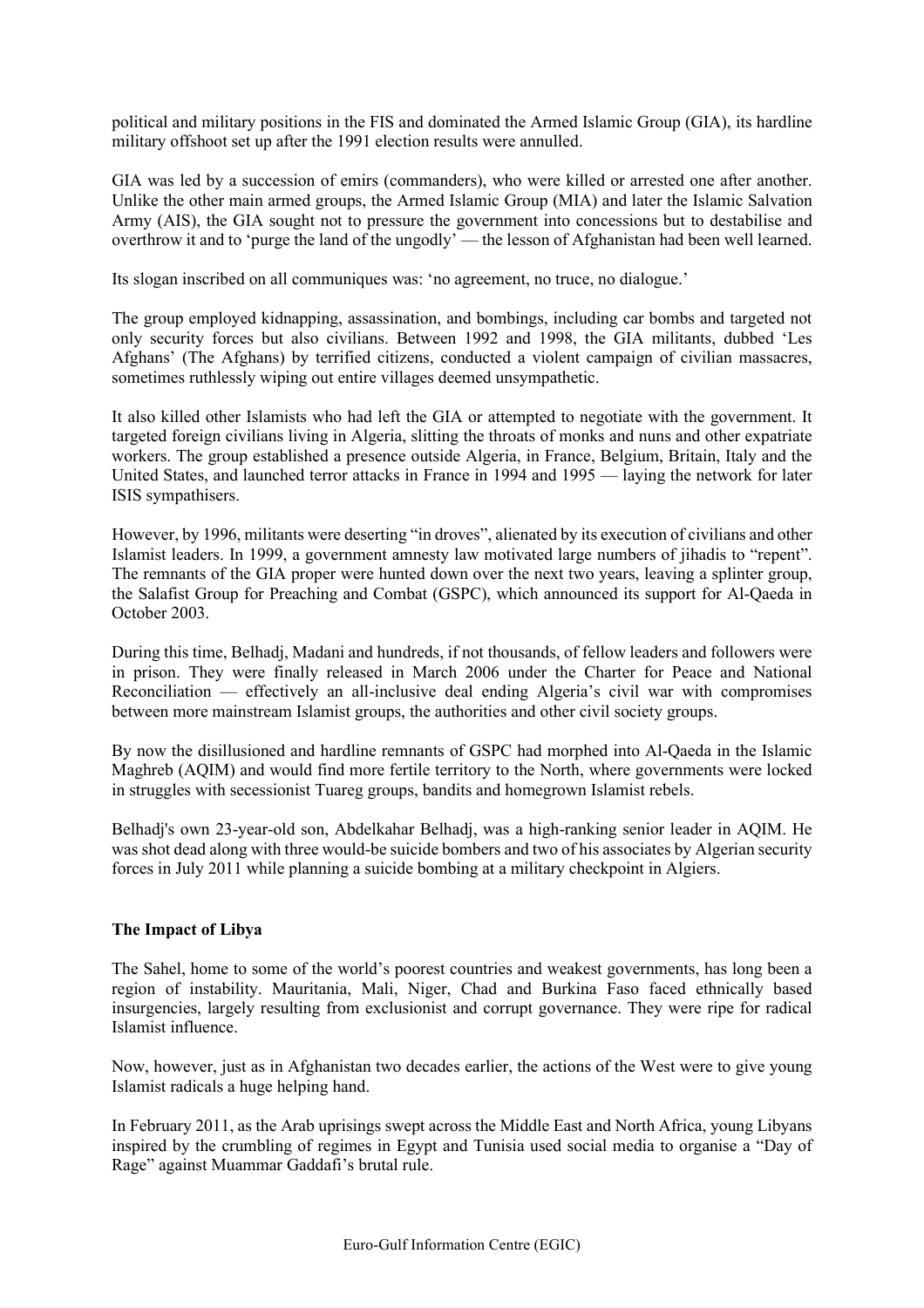The West, led by France, intervened, bolstering the popular uprising. NATO jets soared overhead. Gaddafi was overthrown, captured and killed by insurgents.

Then US president, Barack Obama, said in 2016 that his 'worst mistake' was 'failing to plan for the day after' in Libya. Current US President and then Vice-President, Joe Biden, opposed the intervention, questioning — correctly as it has turned out — if the West was simply not creating a new "petri dish" where extremism could flourish.

As Biden predicted, Libya spiralled into disarray. ISIS gained a foothold, its first outside of Iraq/Syria and briefly carved out a degree of control over some coastal cities. They were eventually driven out of Libya, but drifted northwards and, importantly, remained embedded in lucrative people trafficking and smuggling rings.

A decade later the price of Gaddafi's chaotic overthrow is being paid: in migrant deaths in dinghies on the Mediterranean Sea, slave camps on land, the growth of new warlords and crime syndicates and the near total collapse of security across the Sahel.

It is difficult to keep track of all the foreign actors now providing military and financial support to Libya's factions. Currently, the scene is dominated by Turkey and Russia, as well as the United Arab Emirates, Egypt, and France, and to a lesser extent, Qatar and Saudi Arabia.

The Gulf states, which have historical links with North Africa, are acutely aware that an unstable Libya affects the rest of the sub-region.

Furthermore, the "Arab Spring" and subsequent fall of authoritarian regimes in North Africa has worried Gulf monarchies as the rise of the Muslim Brotherhood and other radical groups could in time threaten their own internal stability.

As a result, the Gulf states – no lovers of radical Islam despite accusations they have turned a blind eye to its export – have lately assumed a much more proactive role in this region. Although this is by no means just a contemporary development, Sub-Saharan Africa is a region in which the Gulf states are now investing politically and economically.

Given waning US interest and influence in Libya and the greater Sahel, the Gulf states have felt compelled to assume a more proactive role in regional affairs and improve their international standing. Given the geographical and cultural proximities, the Sahel has emerged as a prime site for them to form strategic alliances and pursue Gulf interests.

Gaddafi's fall was the push nascent insurgencies in Burkina Faso, Niger and Mali needed to burst open. Libya's anarchy and lawlessness fanned the fires smouldering under the region's corrupt, ineffective and authoritarian governments.

The return of hundreds of combatants, who had served as pro-Gaddafi mercenaries, to Mali and Niger contributed significantly to the destabilisation of the Sahel region. Mali had witnessed numerous rebellions over the years, but it was fighters — both separatist Tuareg rebels who once worked for the Libyan dictator and jihadis — armed with Gaddafi's weapons that finally captured northern Mali.

France intervened in 2013 and was widely applauded for liberating Timbuktu, which has become the centre of a brutal jihadist rule. France has been involved in the region ever since — heading the counterterrorism Operation Barkhane, which has stood largely alone against the rising level of violence and insecurity.

In 2017, AQIM merged with Macina Liberation Front, Ansar Dine and Al-Mourabitoun to form the umbrella grouping Jama'at Nasr al-Islam wal Muslimin (JNIM). Those groups work together and cooperate with new ISIS affiliates as well as with other armed groups of rebels and bandits.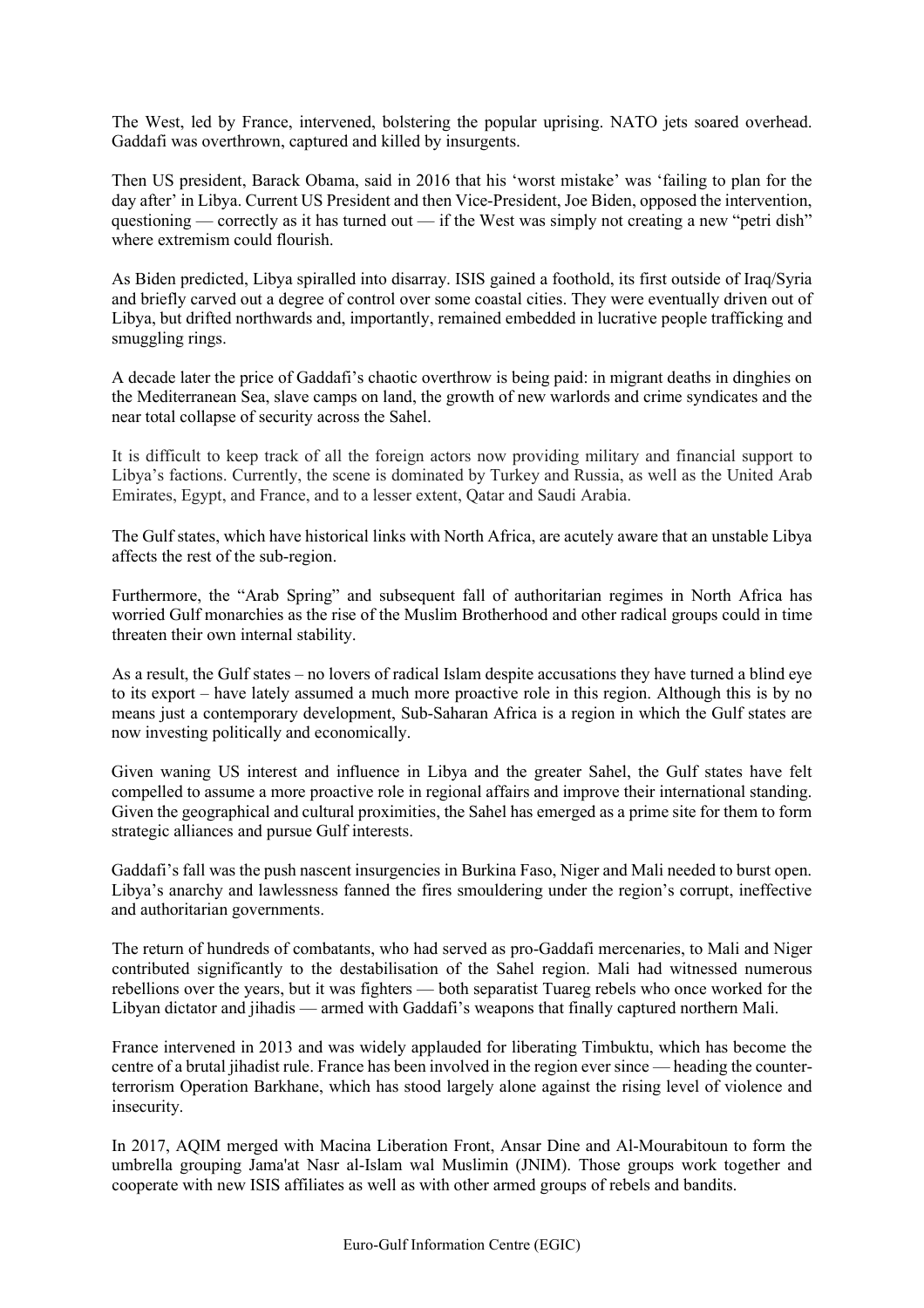### **Insecurity Spreads Across Sahel Region**

In June 2020, France announced its forces had killed the leader of AQIM, Abdelmalek Droukdel, an Algerian considered to be France's number one enemy and mastermind behind the 1995 terrorist attacks in Paris, now seen as the official start of a wave of home-grown terror attacks. In September, Macron announced 'another major success,' saying French forces had eliminated the leader of Islamic State in the Greater Sahara, Adnan Abu Walid Al-Sahrawi.

But despite these successes, jihadi groups have embedded themselves deeper and deeper into the region and turned large swathes of Niger, Burkina Faso, Mali into 'no-go' areasfor the authorities. With France threatening to disengage, there is a real fear that the Islamists will gain more advances and link up with other African-based groups.

2021 was the most violent year in the past decade for the three countries in terms of events such as terrorist attacks and battles, with 2,426 such incidents, compared with 244 in 2013, according to data from the Armed Conflict Location and Event Data Project.

In terms of fatalities, it wasthe second deadliest after 2020, with 5,317 deaths across the three countries, compared with 949 in 2013. Mali alone recorded 948 violent eventsin 2021, against 230 in 2013. France has also lost some 53 members of the armed forces.

A United Nations mission, in which the United Kingdom has a 300-strong contingent, has also proved largely ineffective despite – at 14,000 — being the world's biggest peacekeeping force.

Paris has, for years, tried to internationalise the counter-terrorism effort in the Sahel, but with little success, although the US does provide surveillance and intelligence. And, MINUSMA, the UN stabilisation mission in Mali, provides logistical support.

In November 2021, under pressure to cut back its role, French President Emmanuel Macron started to withdraw forces in line with a re-election campaign pledge to cut the 5,000-strong force by half.

To take over, France has created the Takuba Task Force, consisting of special forces from Estonia, Portugal, Sweden and other European countries. It hopes the G-5 Sahel group — composed of Burkina Faso, Chad, Mali, Mauritania and Niger — can be integrated in some form as it is now widely accepted that support for the Islamists has flourished in part because of an incompetent response by the region's governments. National armed forces have been accused of killing innocent civilians, eliminating political rivals, and harassing local populations during botched crackdowns on alleged militants.

ISIS has reemerged in the form of the Islamic State in the Great Sahara (ISGS). The latter is responsible for a major increase in attacks by motorbike riding gangs of youths in the so-called "three border" zone where Burkina Faso, Mali and Niger meet. ISGS, JNIM and other groups are in competition but some elements also cooperate.

To the East, Chad, a French ally long seen as the main bulwark against the jihadist threat, also has its own problems with jihadist violence in the Lake Chad region that borders Niger, Nigeria and Cameroon.

Boko Haram, once dismissed as a rag-tag band of illiterate youths, recently merged with a former rival, the ISIS-affiliated Islamic State West Africa Province (ISWAP), and relaunched a campaign of kidnappings and killings in Nigeria and across the border in Niger.

Former Chadian President Idriss Déby was killed last April by a rebel group which swept across the country from a safe haven in Libya and the country has had to reduce its commitment to the Sahel force.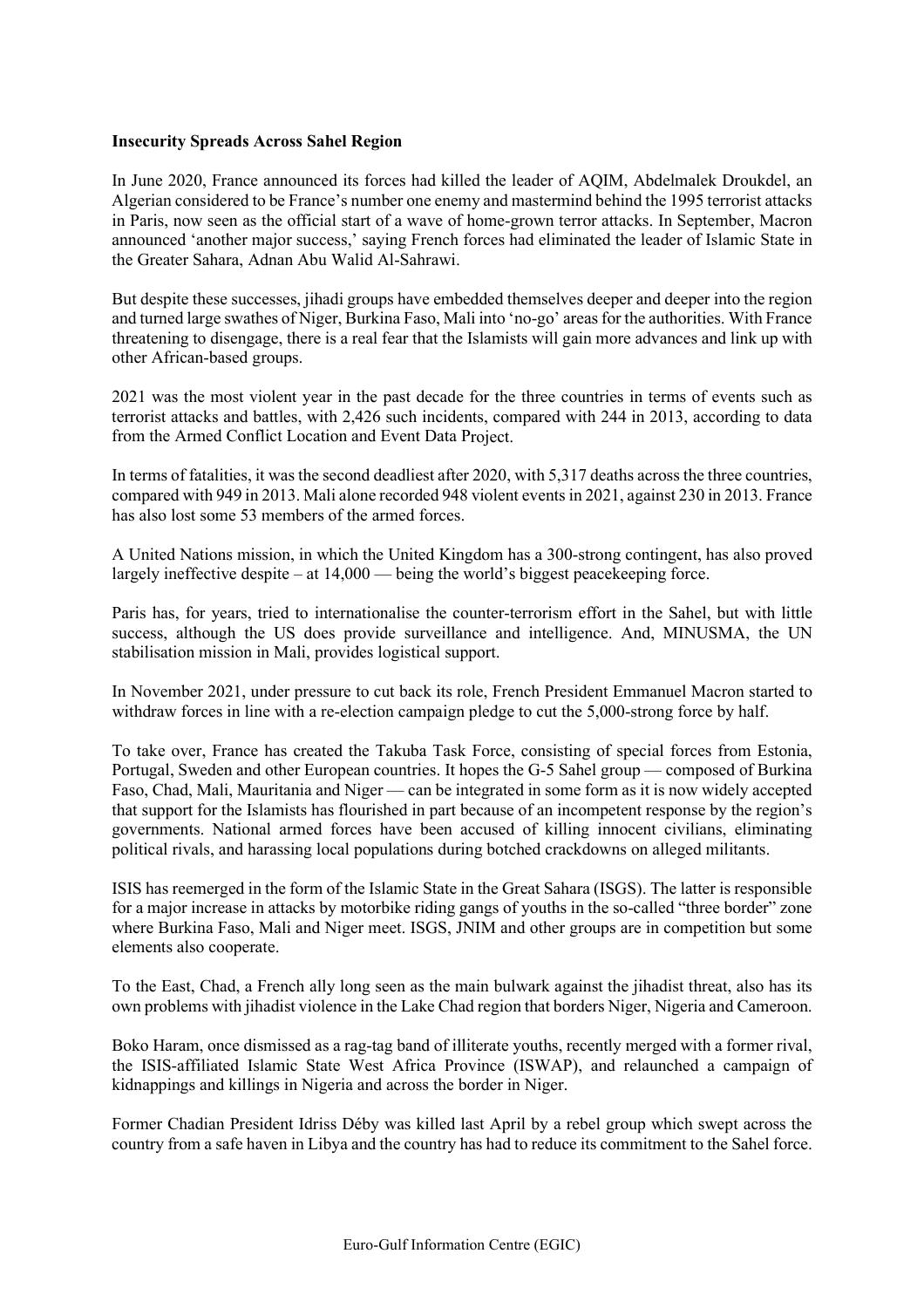Western powers had considered Déby their most important ally in the fight against Boko Haram and now face the nightmare prospect of more link ups between Islamist extremists across Africa. Other well-armed groups professing allegiance to ISIS are now active in Congo, Mozambique and Somalia.

'It appears Africa is rapidly becoming the epicentre of armed Islamist activity and abuse. In the Sahel, these groups have overwhelmed the region's armies and fed on challenging geography and weak and often corrupt governance,' Corinne Dufka, Sahel director at Human Rights Watch, recently told *The Times of London*.

According to her, these groups had cleverly exploited ethnic, economic and religious lines to garner more recruits. 'The countries and their international partners should address head on the issues that have underscored decades of instability and opened the door to abusive armed groups: weak governance, rampant corruption and security force abuse, compounded by global warming and population growth,' Dufka said.

# **Jihadists Target Coastal States**

France is now warning that the jihadist groups in the Sahel are planning to expand their influence to other countries in West Africa, notably Benin and Ivory Coast (Cote d'Ivoire), so as to gain all important coastal footholds and secure their supply lines.

In a rare public appearance in February 2021, Bernard Emié, Head of the General Directorate for External Security (DGSE), revealed intelligence purportedly showing a meeting between top AQIM commanders.

'The agenda of this meeting was the preparation of a series of large scale attacks against military bases,' said Emié in the speech at the Orléans-Bricy Airbase. 'This is where leaders of al-Qaeda in the Islamic Maghreb (AQIM) devised their expansion plans for the countries of the Gulf of Guinea,' he added.

Ivory Coast suffered an attack in 2016, when three gunmen opened fire at a beach resort in Grand-Bassam, killing 19 people. Benin was the scene of an attack against a police station in February 2020, and the kidnapping of two French tourists and a local guide from Pendjari National Park in May 2019.

Emié's appearance in public was a sign of how seriously the French authorities are now taking the challenge of jihadist groups in Africa.

He confirmed that they had intelligence showing that the jihadists, flush with cash from kidnapping ransoms and gold mining in Burkina Faso, are financing fighters and sending them southwards towards Ivory Coast and Benin, where a deeply corrupt and unpopular government has banned all opposition.

Fighters have also been sent to the borders of Nigeria, Niger and Chad, where groups linked to Boko Haram operate. It seems the jihadists are one step ahead of the West yet again.

Images displayed during his speech supposedly depicted a meeting of top Al-Qaeda commanders jihadists Emié accurately described as the 'spiritual sons' of Osama bin Laden.

The meeting involved Iyad Ag-Ghali, a rebel Tuareg leader and Head of JNIM, who Emié said was now France's number one enemy in the region. The get together held in February 2020 before NATO's departure from Afghanistan was captured in a video shot in central Mali by a source, who shared it with the DGSE. The Afghanistan pullout has given the jihadist groups a huge boost with some reporting a fresh surge in new recruits.

### **Conclusion**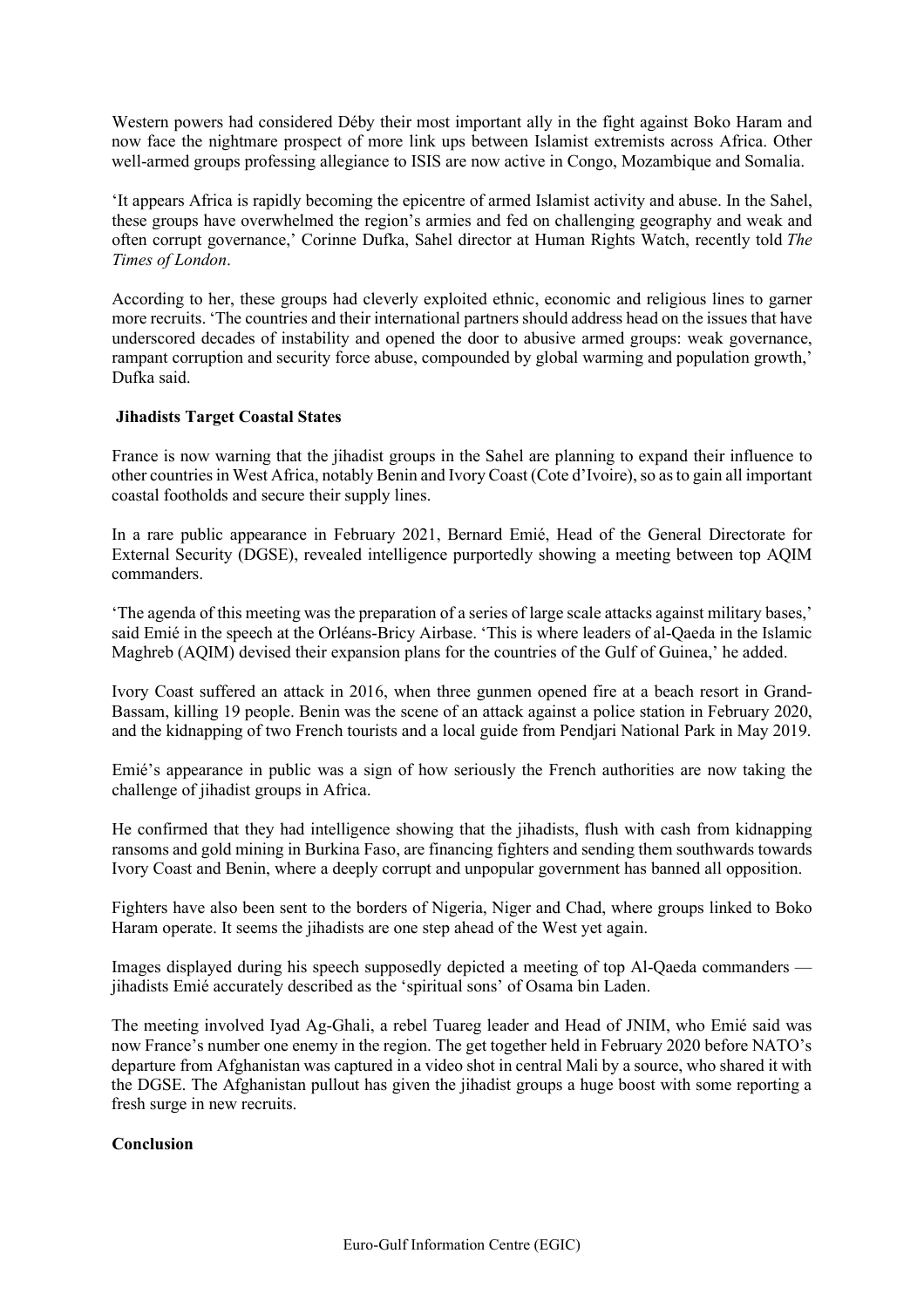It is not too late to meet the threat posed by radical Islamists in the region, but Europe needs to forge a united response around a reinvigorated French leadership and not repeat the mistakes, which led to the Algerian civil war and ended in the ignominious departure of NATO countries from Afghanistan.

The United Kingdom must play its part. It needs to move on from petty Brexit squabbles over fish and migrants and forge a new strategic alliance with France. The United States is not going to play a role other than that of continued logistical support, but this offers an opportunity for Europe.

The crisis in Libya must be addressed, especially since Russia and Turkey are now involved.

The Islamist groups are not as united as it may appear. The lessons from Algeria are clear: moderate Islamists can be accommodated within wider civil society, particularly when historic ethnically based grievances are also tackled. Greater efforts must be made to tackle and dismantle criminal networks, particularly human trafficking gangs, which further undermine security and provide sources of income for extremist groups.

Several insurgents are motivated primarily by local issues and are open to dialogue. Any international force must not simply be used as a means to keep unpopular and authoritarian governments in place against the wishes of their people. Human rights abuses and poor governance by Western allies cannot be tolerated simply because they claim to be fighting jihadists.

However, failure to learn the lessons of the past 30 years will present Europe with a new Afghanistan within sight of its southern flank and provide home-grown terrorists with a safe haven from which to launch more deadly attacks on European soil. It also threatens much of the rest of Africa with risks of a new migration towards Europe.

# **Sources**

- Clayton, Jonathan, 'Jihadists across Africa boosted by Taliban's victory in Afghanistan,' *The Times of London*, 23 August 2021, [https://www.thetimes.co.uk/article/jihadists-across-africa](https://www.thetimes.co.uk/article/jihadists-across-africa-boosted-by-talibans-victory-in-afghanistan-b2r0lx83z)[boosted-by-talibans-victory-in-afghanistan-b2r0lx83z.](https://www.thetimes.co.uk/article/jihadists-across-africa-boosted-by-talibans-victory-in-afghanistan-b2r0lx83z)
- Fethi, Nazim, 'Al-Qaeda confirms Belhadj death,' *Magharebia*, 3 August 2011, [https://web.archive.org/web/20120407032749/http://www.magharebia.com/cocoon/awi/xhtml](https://web.archive.org/web/20120407032749/http:/www.magharebia.com/cocoon/awi/xhtml1/en_GB/features/awi/features/2011/08/03/feature-02) [1/en\\_GB/features/awi/features/2011/08/03/feature-02.](https://web.archive.org/web/20120407032749/http:/www.magharebia.com/cocoon/awi/xhtml1/en_GB/features/awi/features/2011/08/03/feature-02)
- Financial Times, 'Western concern rises over Sahel militants,' *Financial Times*, 10 May 2012, [https://www.ft.com/content/1169b398-993a-11e1-9a57-00144feabdc0.](https://www.ft.com/content/1169b398-993a-11e1-9a57-00144feabdc0)
- France24, 'French troops kill leader of Islamic State group in Sahel, Macron says,' *France24*, 16 September 2021, [https://www.france24.com/en/africa/20210915-french-troops-neutralise](https://www.france24.com/en/africa/20210915-french-troops-neutralise-leader-of-islamic-state-in-the-greater-sahara-macron-says)[leader-of-islamic-state-in-the-greater-sahara-macron-says.](https://www.france24.com/en/africa/20210915-french-troops-neutralise-leader-of-islamic-state-in-the-greater-sahara-macron-says)
- Huband, Mark. *Warriors of the Prophet: The Struggle For Islam*. Basic Books, 1999.
- Human Rights Watch, [www.hrw.org.](http://www.hrw.org/)
- Kepel, Gilles. *Jihad: The Trail of Political Islam*. Belknap Press, 2002.
- Le Figaro, 'La DGSE dévoile la vidéo d'une réunion de l'état-major d'Al-Qaïda au Maghreb islamique,' *Le Figaro*, 3 February 2021, [https://www.lefigaro.fr/international/la-dgse-devoile](https://www.lefigaro.fr/international/la-dgse-devoile-la-video-d-une-reunion-de-l-etat-major-d-al-qaida-au-maghreb-islamique-20210203)[la-video-d-une-reunion-de-l-etat-major-d-al-qaida-au-maghreb-islamique-20210203.](https://www.lefigaro.fr/international/la-dgse-devoile-la-video-d-une-reunion-de-l-etat-major-d-al-qaida-au-maghreb-islamique-20210203)